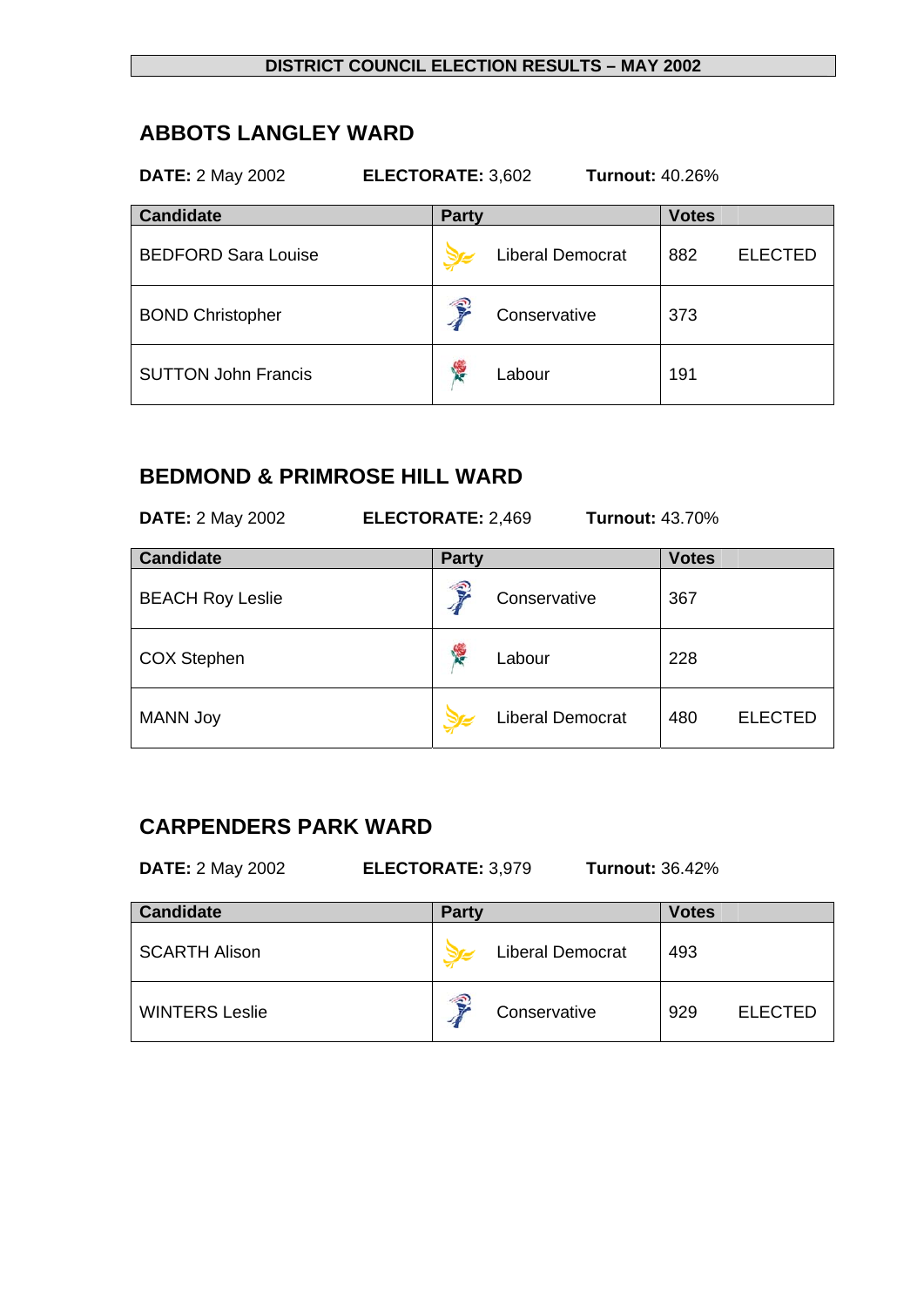# **CHORLEYWOOD EAST WARD**

#### **DATE:** 2 May 2002 **ELECTORATE:** 3,113 **Turnout:** 34.60%

| <b>Candidate</b>                    | <b>Party</b>            | Votes                 |  |
|-------------------------------------|-------------------------|-----------------------|--|
| <b>KIPPS Rodney Keith</b>           | <b>Liberal Democrat</b> | 302                   |  |
| <b>SPENCER Leonard John Blackie</b> | €<br>Conservative<br>и  | 766<br><b>ELECTED</b> |  |

# **CHORLEYWOOD WEST WARD**

**DATE:** 2 May 2002 **ELECTORATE:** 4,084 **Turnout:** 48.82%

| <b>Candidate</b>            | <b>Party</b> |                         | <b>Votes</b> |                |
|-----------------------------|--------------|-------------------------|--------------|----------------|
| <b>GREEN Maximin Ernest</b> | €            | Conservative            | 612          |                |
| <b>TREVETT Martin John</b>  |              | <b>Liberal Democrat</b> | 1,146        | <b>ELECTED</b> |
| <b>TREVOR Joanna Mary</b>   | 侵            | Labour                  | 224          |                |

# **CROXLEY GREEN WARD**

**DATE:** 2 May 2002 **ELECTORATE:** 4,174 **Turnout:** 35.43%

| <b>Candidate</b>            | <b>Party</b> |                         | <b>Votes</b> |                |
|-----------------------------|--------------|-------------------------|--------------|----------------|
| <b>DENMAN Graham Ronald</b> | €            | Conservative            | 373          |                |
| <b>RHODIE Vivian</b>        | Y.           | Labour                  | 203          |                |
| <b>SEABOURNE Roger</b>      |              | <b>Liberal Democrat</b> | 897          | <b>ELECTED</b> |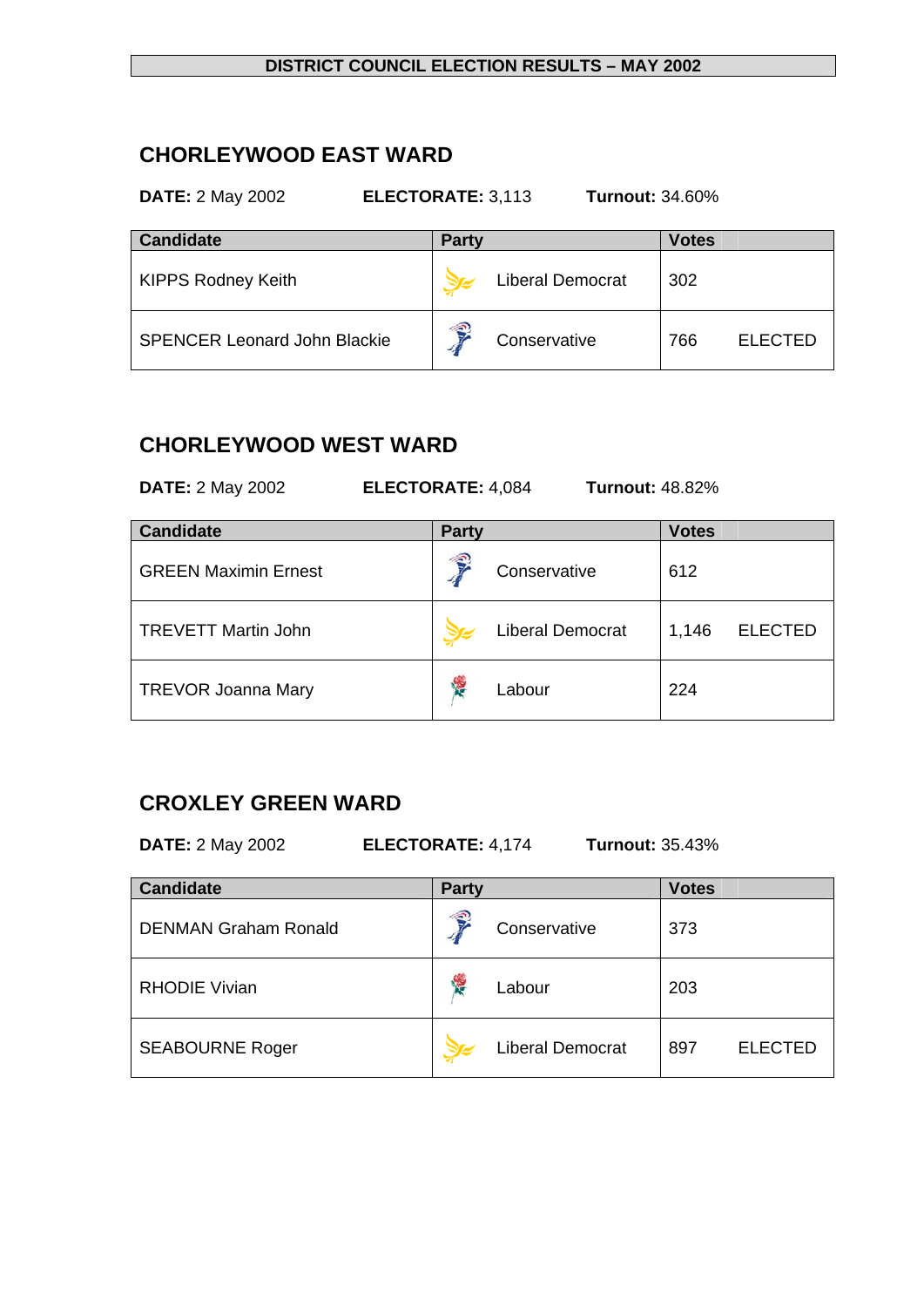## **CROXLEY GREEN NORTH WARD**

**DATE:** 2 May 2002 **ELECTORATE:** 2,545 **Turnout:** 38.47%

| <b>Candidate</b>           | <b>Party</b>      |                         | <b>Votes</b> |                |
|----------------------------|-------------------|-------------------------|--------------|----------------|
| <b>CROSS Kerron James</b>  | <b>The Street</b> | Labour                  | 185          |                |
| <b>DRURY David Stephen</b> |                   | <b>Liberal Democrat</b> | 624          | <b>ELECTED</b> |
| LEWIS Lynda Anne           | €                 | Conservative            | 167          |                |

## **CROXLEY GREEN SOUTH WARD**

**DATE:** 2 May 2002 **ELECTORATE:** 2,594 **Turnout:** 33.50%

| <b>Candidate</b>            | <b>Party</b> |                         | <b>Votes</b> |                |
|-----------------------------|--------------|-------------------------|--------------|----------------|
| <b>DENMAN Fiona Suzanne</b> | €            | Conservative            | 199          |                |
| <b>HAZELL Beverley Jane</b> | 愕            | Labour                  | 118          |                |
| <b>WHITE Brian Peter</b>    |              | <b>Liberal Democrat</b> | 550          | <b>ELECTED</b> |

# **LANGLEYBURY WARD**

| <b>DATE: 2 May 2002</b><br><b>ELECTORATE: 3,585</b><br><b>Turnout: 32.50%</b> |              |                         |              |                |  |
|-------------------------------------------------------------------------------|--------------|-------------------------|--------------|----------------|--|
| <b>Candidate</b>                                                              | <b>Party</b> |                         | <b>Votes</b> |                |  |
| COX Joanne Victoria                                                           | 侵            | Labour                  | 231          |                |  |
| <b>PEUTHERER William Keith</b>                                                |              | <b>Liberal Democrat</b> | 750          | <b>ELECTED</b> |  |
| <b>SCIVILLE Clarence Gordon</b>                                               | €            | Conservative            | 181          |                |  |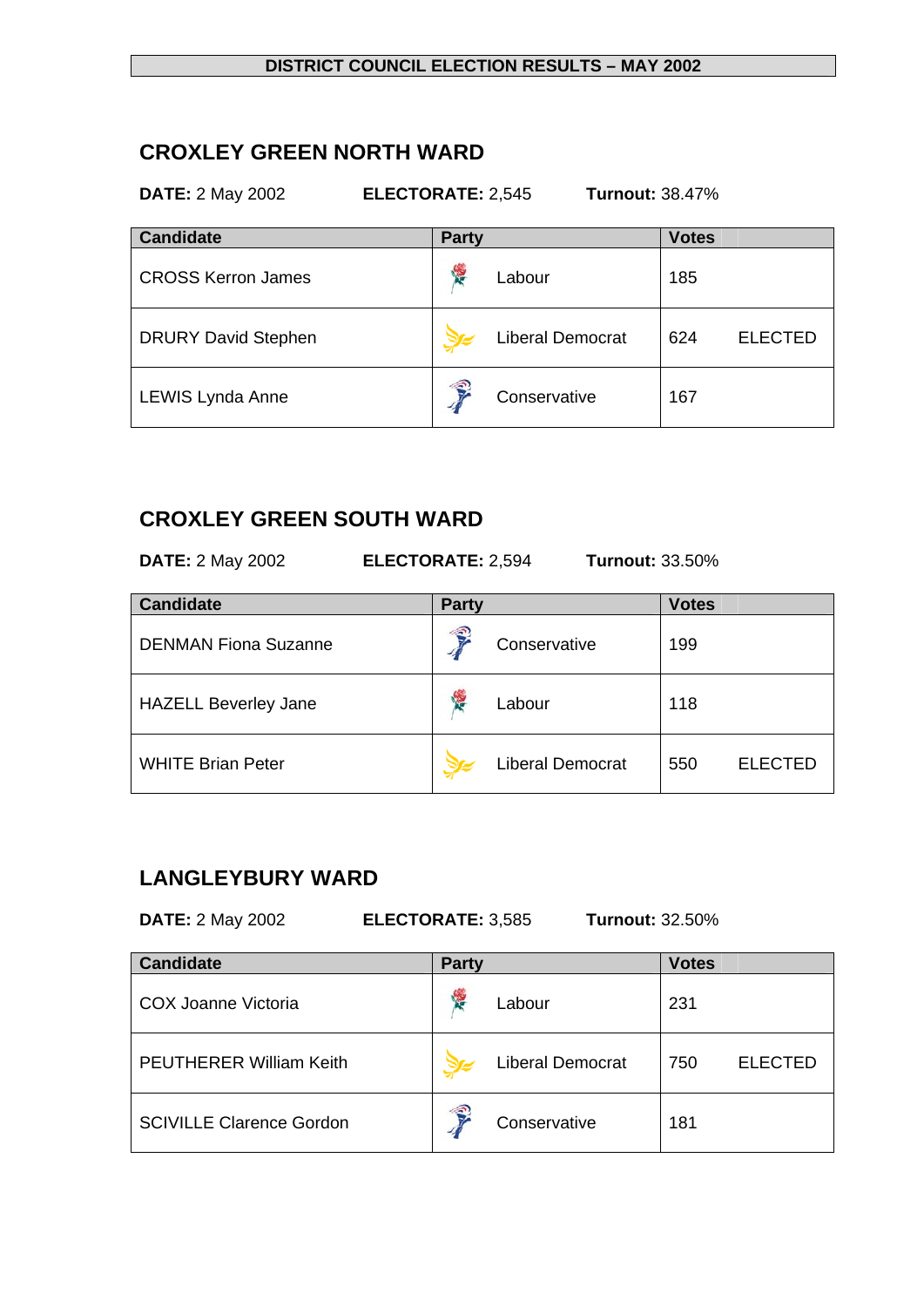## **LEAVESDEN WARD**

| <b>DATE: 2 May 2002</b><br>ELECTORATE: 3,499<br><b>Turnout: 28.55%</b> |                         |                       |  |  |  |  |
|------------------------------------------------------------------------|-------------------------|-----------------------|--|--|--|--|
| <b>Candidate</b>                                                       | <b>Party</b>            | <b>Votes</b>          |  |  |  |  |
| <b>ARTHUR Peter John Summers</b>                                       | <b>RE</b><br>Labour     | 156                   |  |  |  |  |
| <b>TUCK Walter James</b>                                               | Conservative            | 210                   |  |  |  |  |
| <b>TURNER Katherine Susan</b>                                          | <b>Liberal Democrat</b> | 632<br><b>ELECTED</b> |  |  |  |  |

# **MAPLE CROSS AND MILL END WARD**

| <b>DATE: 2 May 2002</b><br>ELECTORATE: 3,933<br><b>Turnout: 33.05%</b> |              |                         |              |                |  |  |
|------------------------------------------------------------------------|--------------|-------------------------|--------------|----------------|--|--|
| <b>Candidate</b>                                                       | <b>Party</b> |                         | <b>Votes</b> |                |  |  |
| <b>LAMPORT Michael</b>                                                 | ۴            | Labour                  | 188          |                |  |  |
| <b>MARSH John</b>                                                      |              | Conservative            | 399          |                |  |  |
| <b>STRUCK Richard William</b>                                          |              | <b>Liberal Democrat</b> | 711          | <b>ELECTED</b> |  |  |

## **MOOR PARK & EASTBURY WARD**

**DATE:** 2 May 2002 **ELECTORATE:** 4,086 **Turnout:** 32.60%

| <b>Candidate</b>            | <b>Party</b> |                         | <b>Votes</b> |                |
|-----------------------------|--------------|-------------------------|--------------|----------------|
| <b>BOLEAT Elizabeth Ann</b> | €            | Conservative            | 940          | <b>ELECTED</b> |
| <b>WAUGH Anneliese</b>      |              | <b>Liberal Democrat</b> | 388          |                |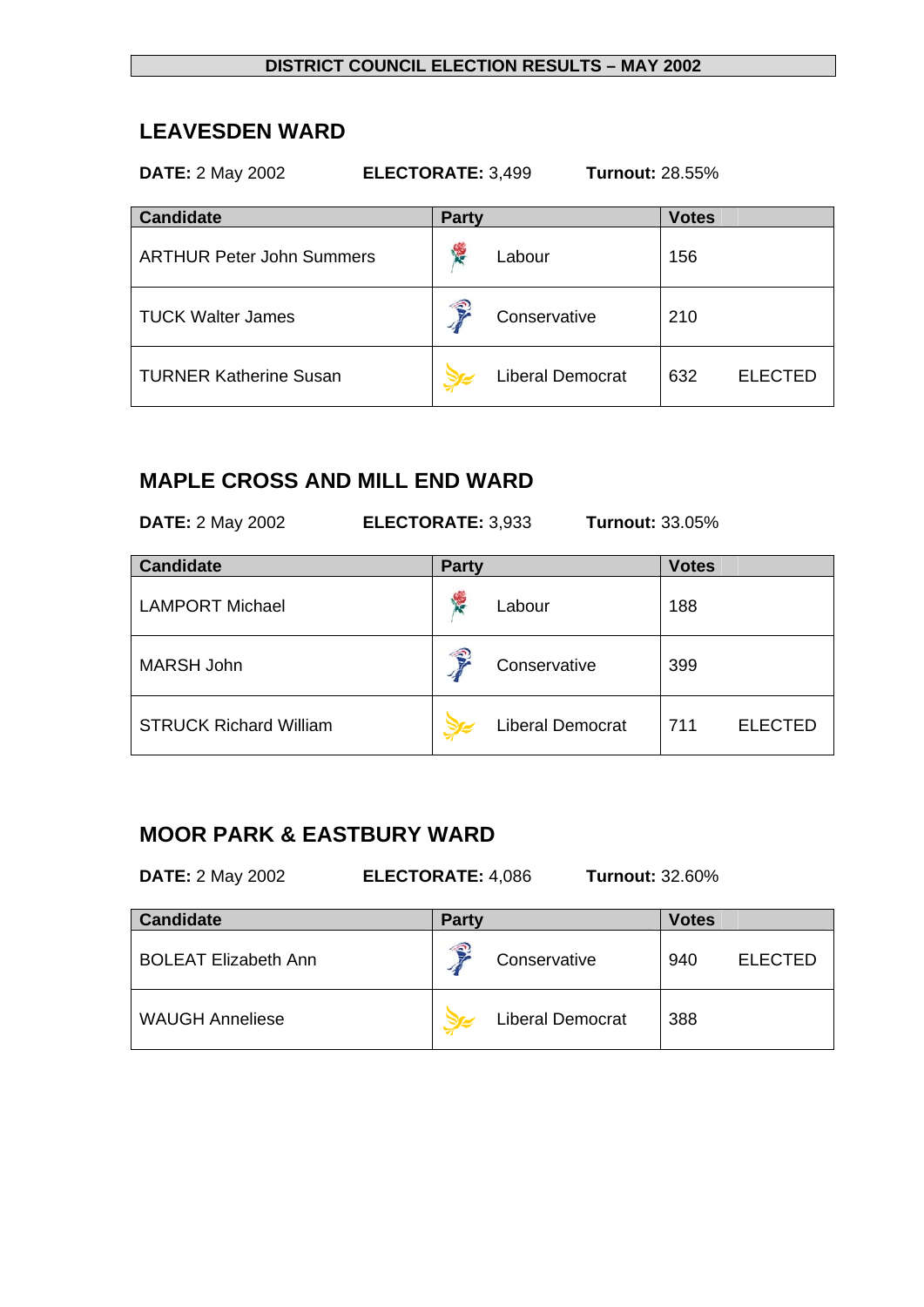## **NORTHWICK WARD**

#### **DATE:** 2 May 2002 **ELECTORATE:** 3,226 **Turnout:** 21.61%

| <b>Candidate</b>                    | <b>Party</b> |                         | <b>Votes</b> |                |
|-------------------------------------|--------------|-------------------------|--------------|----------------|
| <b>DURHAM Francis Edward Martin</b> |              | Labour                  | 437          | <b>ELECTED</b> |
| <b>LOWES David</b>                  |              | <b>Liberal Democrat</b> | 90           |                |
| <b>SANGSTER Ralph</b>               | €            | Conservative            | 166          |                |

## **PENN WARD**

**DATE:** 2 May 2002 **ELECTORATE:** 2,435 **Turnout:** 34.58%

| <b>Candidate</b>             | <b>Party</b> |                         | Votes |                |
|------------------------------|--------------|-------------------------|-------|----------------|
| <b>HAYDEN John Frederick</b> | 3            | Conservative            | 338   |                |
| <b>TAYLOR Sheila Mary</b>    |              | <b>Liberal Democrat</b> | 489   | <b>ELECTED</b> |

# **RICKMANSWORTH WARD**

**DATE:** 2 May 2002 **ELECTORATE:** 3,055 **Turnout:** 37.51%

| <b>Candidate</b>                 | <b>Party</b> |                         | <b>Votes</b> |                |
|----------------------------------|--------------|-------------------------|--------------|----------------|
| <b>ASQUITH Jeremy</b>            |              | <b>Liberal Democrat</b> | 317          |                |
| <b>DALE Graham William</b>       |              | Labour                  | 162          |                |
| HAWXWELL John Anthony Edward     | €            | Conservative            | 654          | <b>ELECTED</b> |
| <b>SANSOM David Norman Roger</b> | Ş            | Conservative            | 645          | <b>ELECTED</b> |
| <b>STEVENSON Beryl</b>           |              | <b>Liberal Democrat</b> | 356          |                |